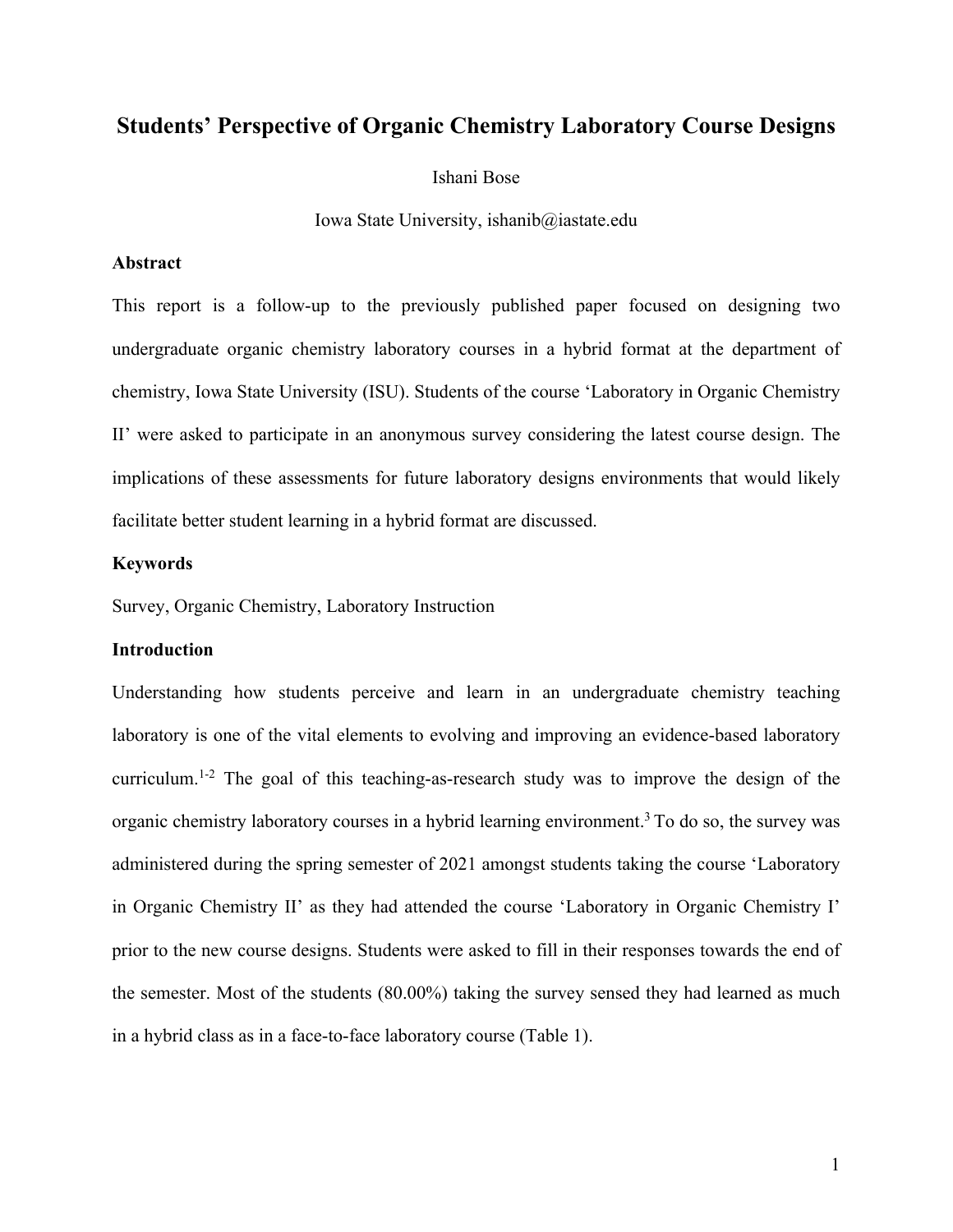Table 1: Student response to question: I have <u>learned/have NOT learned</u> as much in my hybrid class as in a face-to-face laboratory course.

| # | Answer           | $\frac{0}{0}$ | <b>Response Count</b> |
|---|------------------|---------------|-----------------------|
|   | have learned     | 80.00%        | 28                    |
|   | have NOT learned | 20.00%        |                       |
|   | Total            | 100%          | 35                    |

The student responses to the question on aspects of the course design that worked well were quite encouraging:

- "The page layout, which is easy and efficient to use."
- "Having chapter tabs with everything under there that we need to study and read and do for homework helped me stay organized."
- "Lab report templates are much easier to access and submit in the new Word format."
- "Easily accessible with buttons."
- "Being able to view lectures at whatever speed I want and whenever I want."
- "The templates for the labs help a lot and save a lot of time."
- "Love the spreadsheet on the homepage with the schedule and links to what needs to be done that week."
- "The experiment readings, pre-lab talks, and lab template are the same as if we had lab in person. The tutorials are very helpful because they are given and we do not have to search for something we're confused about."
- "Very well organized and is clear of what is due."
- "I like that everything for that experiment is listed under the module for that week."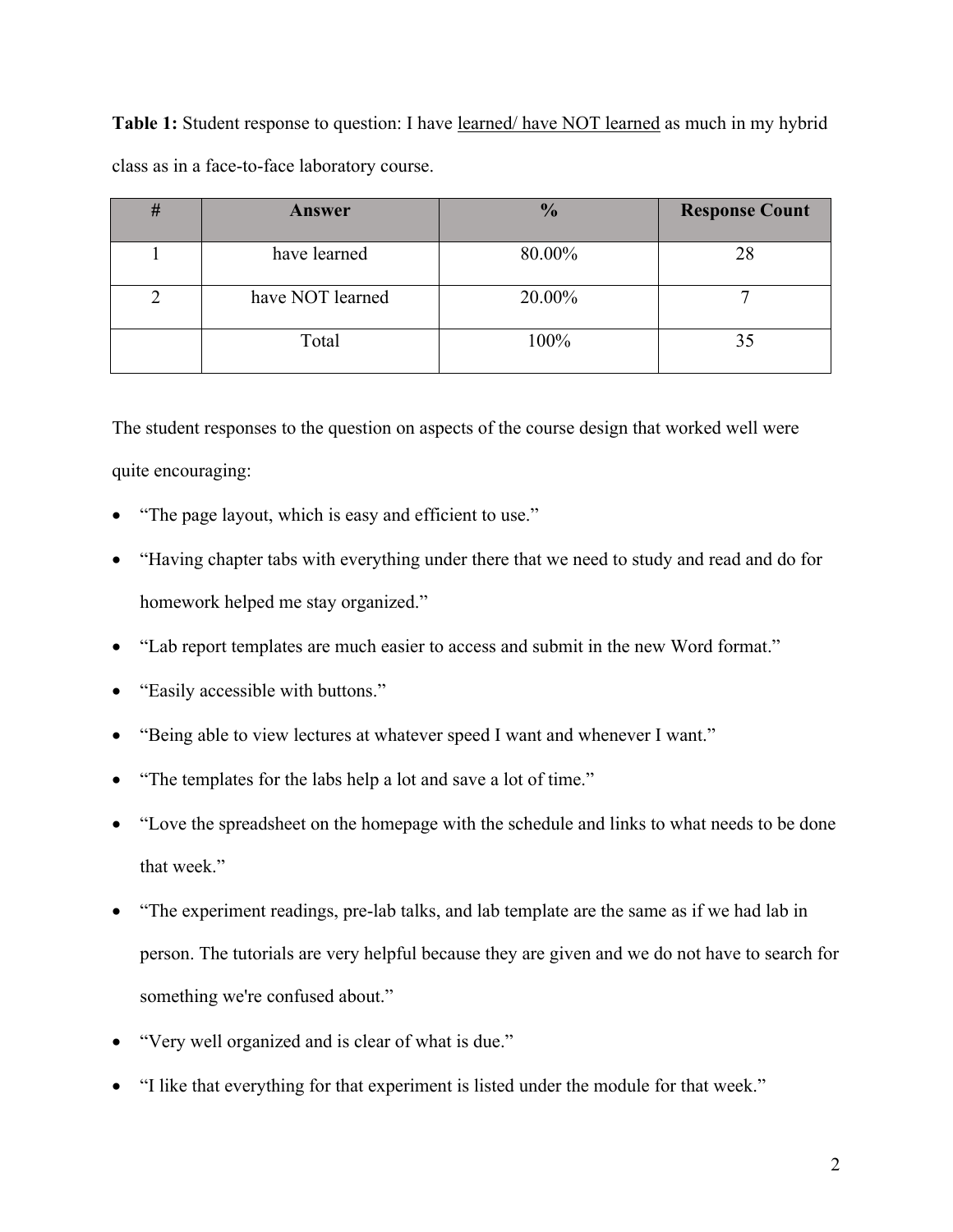A student also commented "I feel that I am learning the material very well based on what is on canvas."

However, areas of consensus in which they felt the course design could improve were as follows:

- (1) "Notifications of upcoming assignment due dates. Designing the canvas to help with which lab is due when. Due dates will help too."
- (2) "More pre-lab talks explaining the content."
- (3) Some students also expressed the need for more personal meetings and office hours in a hybrid format.

### **Conclusion**

Although this survey was taken by a smaller majority of students taking the course (35 out of  $\sim$ 150), it gives us an idea of the aspects of the course where the design worked well and where there remains room for improvement. Overall, the Teaching Assistants (TAs) thought the schedule table worked well and color coding helped in distinguishing the sections with hyperlinks making it convenient for both students and TAs. They also suggested that more image guided explanations could be included to break up blocks of texts along with addition of more tutorial videos to prepare the students well before the actual lab period.

#### **Notes**

Each survey mentioned the disclaimer: "The data from the survey would be used anonymously as a part of a study report. The goal of the research study report is to help the overall course and other instructors to improve the effectiveness of their teaching".

#### **Acknowledgments**

This work would not be conceivable without the help from the instructor of the course, Dr. Teresa Fernando (terry@iastate.edu), Iowa State University, Iowa, USA. A special mention to all